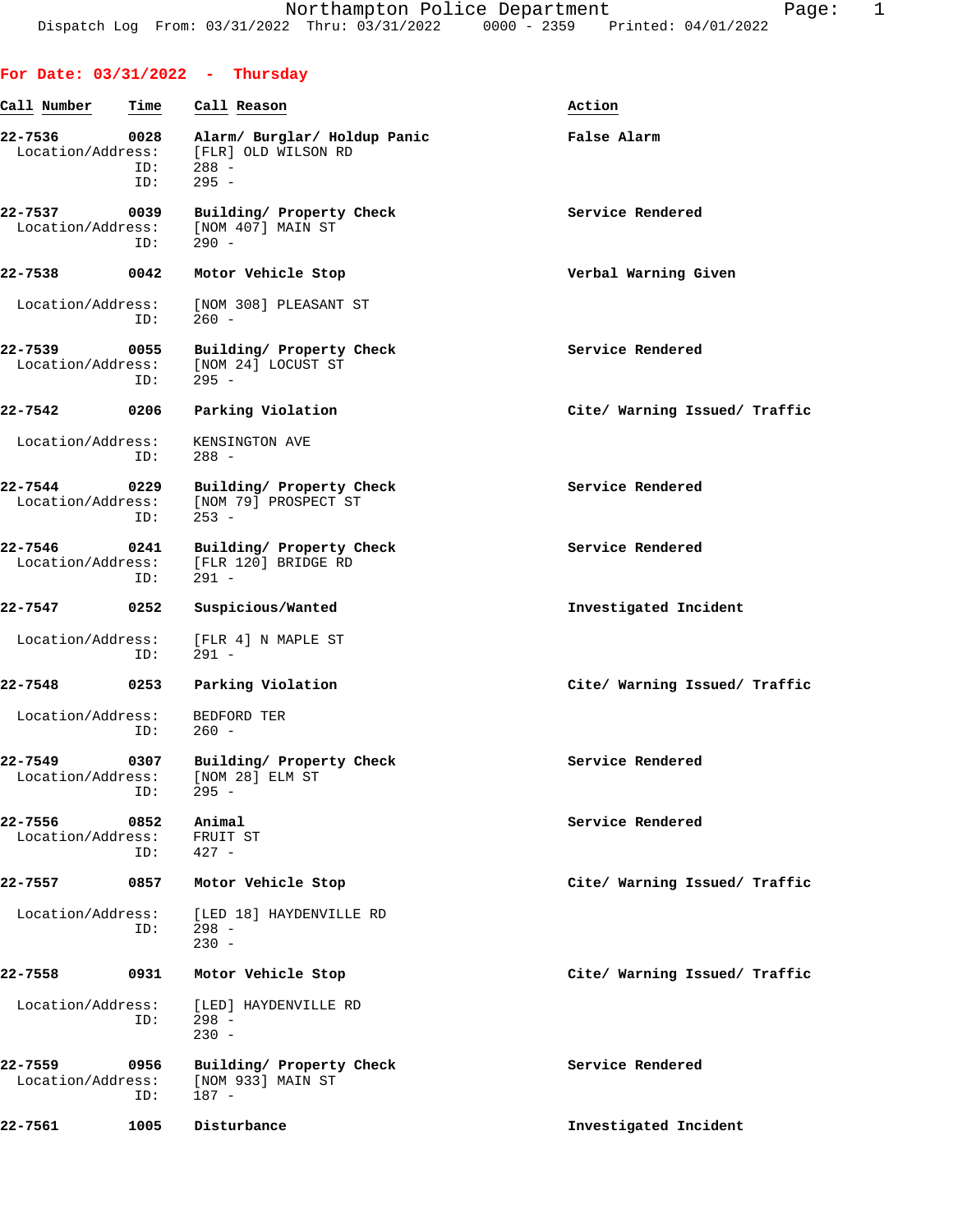|                              |            | Northampton Police Department<br>Dispatch Log From: 03/31/2022 Thru: 03/31/2022 0000 - 2359 Printed: 04/01/2022 | 2<br>Page:                    |
|------------------------------|------------|-----------------------------------------------------------------------------------------------------------------|-------------------------------|
|                              |            |                                                                                                                 |                               |
| Location/Address:            | ID:<br>ID: | [NOM 1319] KING ST<br>191 -<br>$187 -$                                                                          |                               |
| 22-7562                      | 1009       | Private/Trespass/ Parking Tow                                                                                   | Vehicle Towed                 |
| Location/Address:            |            | [NOM 1105] NEW SOUTH ST                                                                                         |                               |
| 22-7564                      | 1045       | Motor Vehicle Stop                                                                                              | Cite/ Warning Issued/ Traffic |
| Location/Address:            |            | [FLR] BRIDGE RD                                                                                                 |                               |
|                              | ID:        | $298 -$<br>$230 -$                                                                                              |                               |
| 22-7565                      | 1055       | Disturbance                                                                                                     | Investigated Incident         |
| Location/Address:            | ID:        | [NOM 1022] BARRETT ST<br>$191 -$                                                                                |                               |
|                              | ID:        | 197 -                                                                                                           |                               |
|                              | ID:        | $298 -$<br>$230 -$                                                                                              |                               |
| 22-7568                      | 1207       | Motor Vehicle Stop                                                                                              | Cite/ Warning Issued/ Traffic |
| Location/Address:            | ID:        | [FLR] WESTHAMPTON RD + BAYBERRY LN<br>$262 -$                                                                   |                               |
| 22-7570<br>Location/Address: | 1234       | Private/Trespass/ Parking Tow<br>[NOM 253] KING ST                                                              | Vehicle Towed                 |
| 22-7572                      | 1242       | Disturbance                                                                                                     | Service Rendered              |
| Location/Address:            |            | [NOM 1115] PLEASANT ST                                                                                          |                               |
|                              | ID:<br>ID: | $262 -$<br>187 -                                                                                                |                               |
|                              | ID:        | $298 -$                                                                                                         |                               |
|                              |            | $230 -$                                                                                                         |                               |
| 22-7574                      | 1320       | Theft/ Larceny<br>Location/Address: [FLR] FLORENCE RD                                                           | Report Done                   |
|                              | ID:        | $126 -$<br>Refer To Incident: 22-589-OF                                                                         |                               |
| 22-7577                      |            | 1328 Animal                                                                                                     | Investigated Incident         |
| Location/Address:            |            | BIKE PATH + JACKSON ST                                                                                          |                               |
|                              | ID:        | $298 -$<br>$230 -$                                                                                              |                               |
|                              | ID:        | $262 -$                                                                                                         |                               |
|                              | ID:        | $298 -$<br>$230 -$                                                                                              |                               |
| 22-7576                      | 1330       | Trespassing/ Unwanted Guest                                                                                     | Investigated Incident         |
| Location/Address:            | ID:        | MT TOM RD<br>$197 -$                                                                                            |                               |
| 22-7578                      | 1343       | Traffic Accident                                                                                                | Investigated Incident         |
| Location/Address:            |            | N KING ST + BRIDGE RD                                                                                           |                               |
|                              | ID:<br>ID: | 197 -<br>$298 -$<br>$230 -$                                                                                     |                               |
| 22-7579                      | 1406       | Trespassing/ Unwanted Guest                                                                                     | Service Rendered              |
| Location/Address:            | ID:        | MAIN ST<br>$187 -$                                                                                              |                               |
| 22-7580                      | 1409       | Property, Lost/Found                                                                                            | Investigated Incident         |
| Location/Address:            | ID:        | [NOM 2856] BRIDGE ST<br>$197 -$                                                                                 |                               |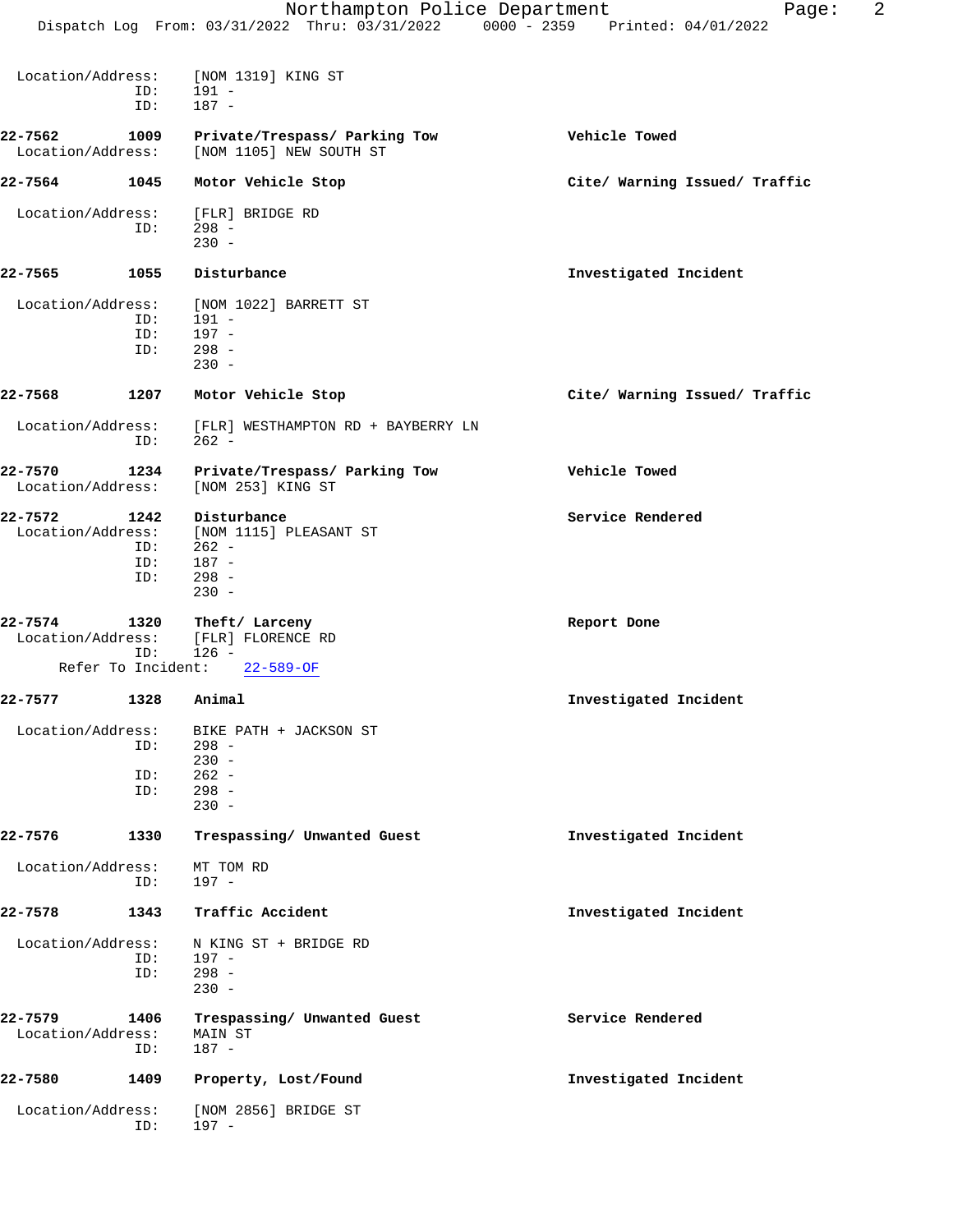| 22-7581                      | 1421                                                                      | Traffic Accident                                                                                                           | Investigated Incident         |
|------------------------------|---------------------------------------------------------------------------|----------------------------------------------------------------------------------------------------------------------------|-------------------------------|
| Location/Address:            | ID:                                                                       | [NOM 1405] MAIN ST<br>$187 -$                                                                                              |                               |
| 22-7582                      | 1514                                                                      | Motor Vehicle Stop                                                                                                         | Verbal Warning Given          |
| Location/Address:            | ID:                                                                       | [NOM 238] KING ST<br>$292 -$                                                                                               |                               |
| 22-7583                      | 1541                                                                      | Motor Vehicle Stop                                                                                                         | Verbal Warning Given          |
| Location/Address:            | ID:                                                                       | KING ST + TRUMBULL RD<br>$277 -$                                                                                           |                               |
| 22-7584                      | 1542                                                                      | Traffic Enforcement/ Radar                                                                                                 | Cite/ Warning Issued/ Traffic |
| Location/Address:            | ID:                                                                       | [LED 49] HAYDENVILLE RD<br>245 -                                                                                           |                               |
| 22-7585                      | 1549                                                                      | Motor Vehicle Stop                                                                                                         | Verbal Warning Given          |
| Location/Address:            | ID:                                                                       | PROSPECT ST + ROE AVE<br>$292 -$                                                                                           |                               |
| 22-7586<br>Location/Address: | 1559<br>ID:                                                               | Traffic Accident<br>[NOM 2278] PLEASANT ST<br>$121 -$                                                                      | Report Done                   |
|                              | Refer To Incident:                                                        | $22 - 591 - OF$                                                                                                            |                               |
| 22-7587                      | 1602                                                                      | Traffic Accident                                                                                                           | Investigated Incident         |
| Location/Address:            | ID:                                                                       | [NOM 2005] EASTHAMPTON RD<br>$292 -$                                                                                       |                               |
| 22-7588                      | 1606                                                                      | Motor Vehicle Stop                                                                                                         | Cite/ Warning Issued/ Traffic |
|                              | Vicinity of:<br>ID:                                                       | [FLR] LOCUST ST + TRINITY ROW<br>$245 -$                                                                                   |                               |
| 22-7589                      | 1609                                                                      | Traffic Accident                                                                                                           | Arrest Male 18yrs & Over      |
| Location/Address:            | ID:<br>ID:<br>ID:<br>ID:<br>ID:<br>Refer To Accident:<br>Refer To Arrest: | [FLR] CHESTNUT ST + BRIDGE RD<br>$248 -$<br>$245 -$<br>$277 -$<br>$287 -$<br>$245 -$<br>$22 - 115 - AC$<br>$22 - 121 - AR$ |                               |
| 22-7591<br>Location/Address: | 1655<br>ID:<br>ID:<br>ID:                                                 | Disturbance<br>[FLR 1223] BURTS PIT RD<br>$248 -$<br>$245 -$<br>$186 -$                                                    | Peace Restored                |
| 22-7597<br>Location/Address: | 1850<br>ID:<br>ID:                                                        | Park and Walk<br>MAIN ST<br>$292 -$<br>$287 -$                                                                             | Service Rendered              |
| 22-7598                      | 2009                                                                      | Motor Vehicle Stop                                                                                                         | Verbal Warning Given          |

 Location/Address: [NOM 375] PLEASANT ST ID: 292 - **22-7600 2122 Disturbance Investigated Incident**